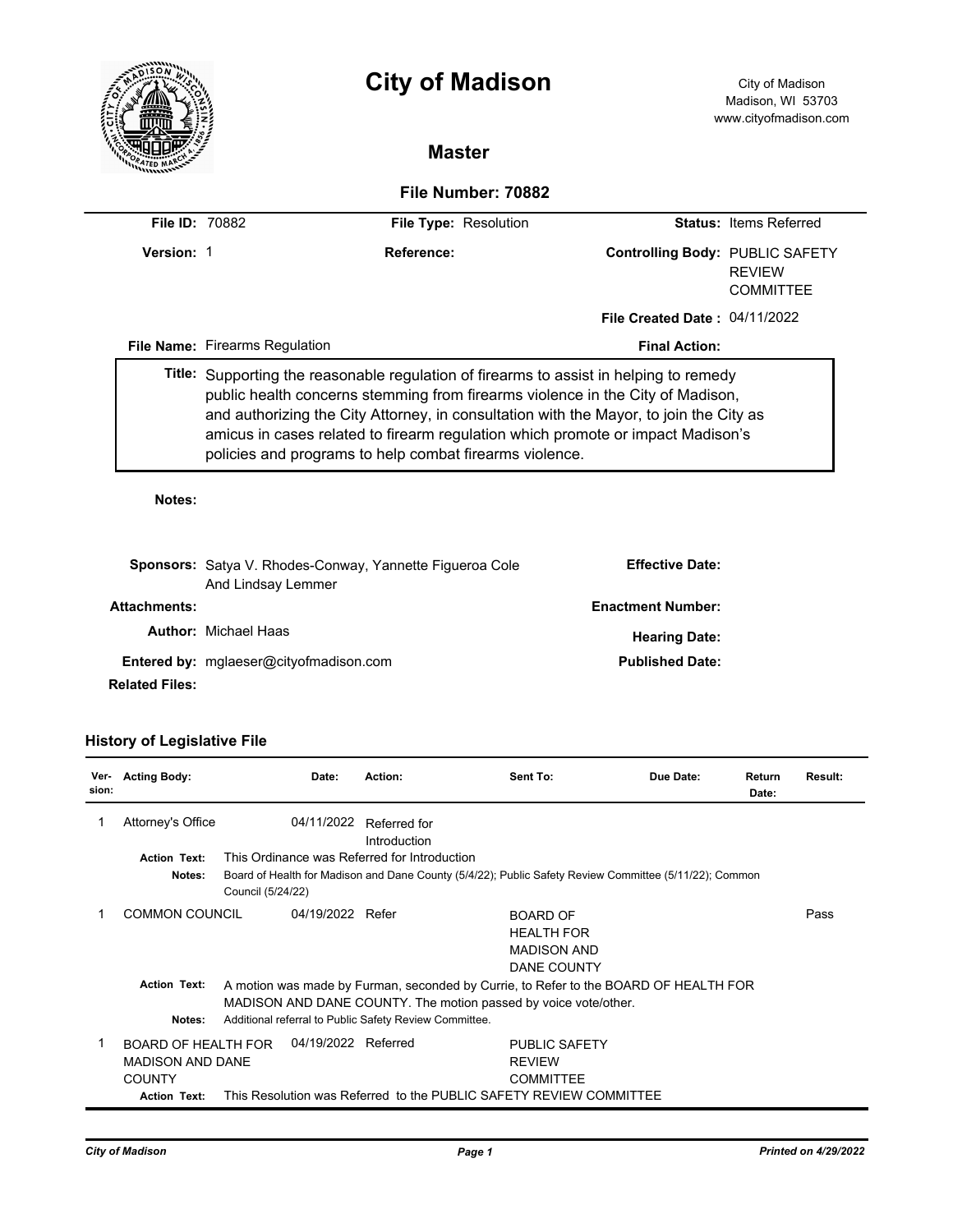#### **Text of Legislative File 70882**

#### **Fiscal Note**

The proposed resolution authorizes the City Attorney, in consultation with the Mayor, to join the City as amicus in cases supporting reasonable and effective firearm regulation or which promote or impact Madison's policies and programs to help combat firearms violence. No fiscal impacts are anticipated. No appropriation is required.

### **Title**

Supporting the reasonable regulation of firearms to assist in helping to remedy public health concerns stemming from firearms violence in the City of Madison, and authorizing the City Attorney, in consultation with the Mayor, to join the City as amicus in cases related to firearm regulation which promote or impact Madison's policies and programs to help combat firearms violence.

#### **Body**

WHEREAS, the Madison Police Department reports that weapons-related violations increased by 37% from 2018 - 2021 in the local Madison community; and

WHEREAS, the Centers for Disease Control and Prevention estimates that 45,222 firearm deaths occurred in 2020 in the United States, 13.7% more than traffic accident deaths that occurred in the United States that year; and

WHEREAS, as of 2021, the State of Wisconsin, according to Everytown for Gun Safety Support Fund's independent research, has the 34th highest rate of gun violence in the United States; and

WHEREAS, the City of Madison tied its own previous record high for homicides with 10 homicides in 2021; and

WHEREAS, it is estimated by Everytown for Gun Safety Support Fund's independent research that 74% of all homicides reported in Wisconsin in 2021 involved a firearm; and

WHEREAS, it is estimated by the Everytown for Gun Safety Support fund's findings that 70% of firearm deaths in Wisconsin in 2021 occurred from suicide, ten percent higher than the nationwide average of 60%; and

WHEREAS, according to the National Coalition Against Domestic Violence, in 2019, 56% of domestic partner homicides were committed with a firearm; and

WHEREAS, according to Everytown for Gun Safety Support fund, Wisconsin's current state laws regulating firearms and weapons in public spaces are weak and require improvements, because current state laws do not strongly regulate the concealed carry of weapons in public spaces and also do not allow authorities to bar concealed carry by people who pose a danger.

WHEREAS, firearm violence is a public health issue because firearms lead to a large number of deaths both in Wisconsin and across the country and also firearm violence injures a large number of individuals leaving them with potential lifelong health issues; and

WHEREAS, Public Health Madison & Dane County has begun working to implement programs and strategies to help combat violence in local communities; and

NOW, THEREFORE, BE IT RESOLVED, the City of Madison Common Council and City of Madison support Public Health Madison & Dane County in its efforts to combat violence in local communities and support reasonable regulations of firearms possession; and